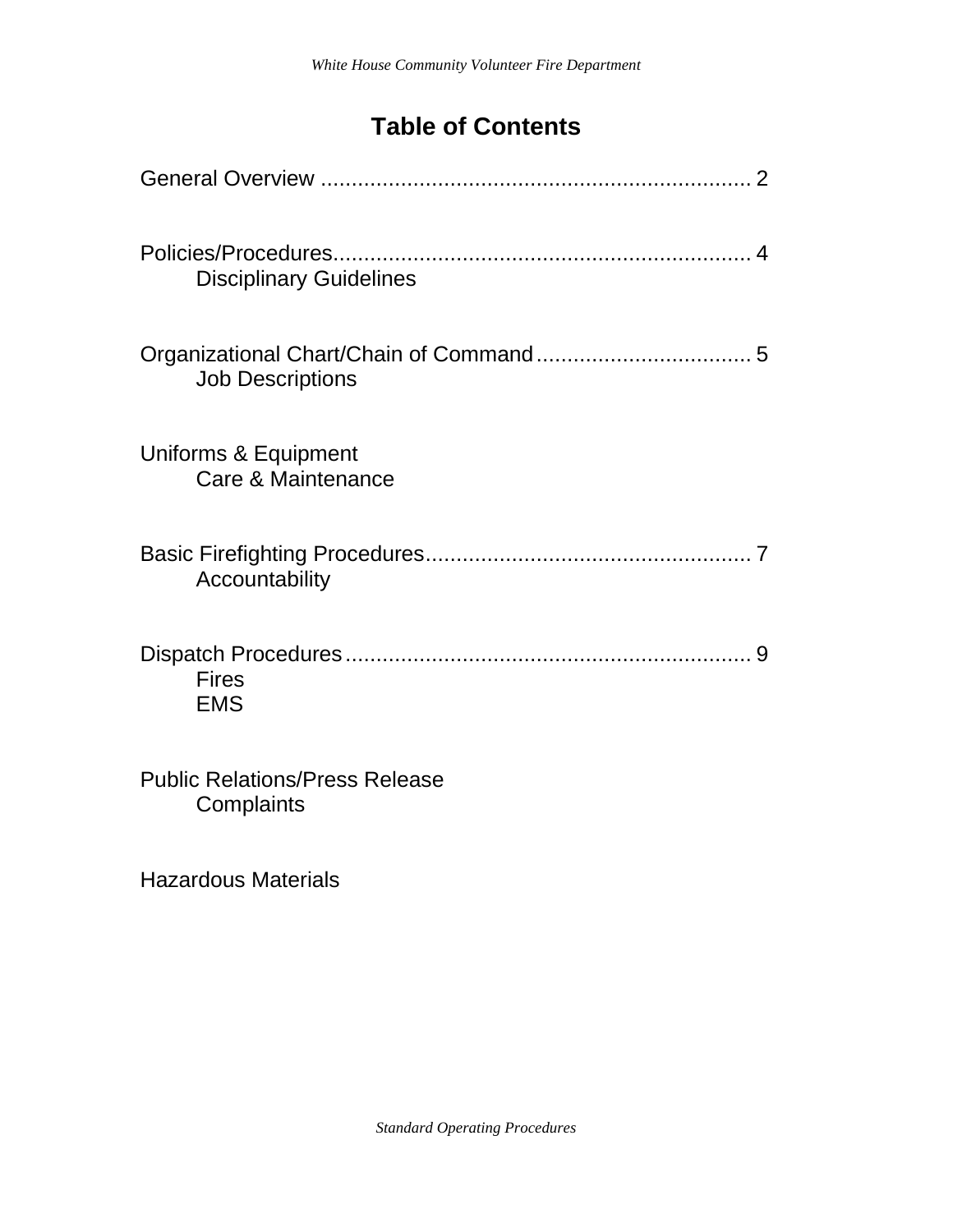# *GENERAL OVERVIEW*

*The White House Community Volunteer Fire Department, Inc. (WHCVFD) is a volunteer department responsible for providing fire/rescue protection to approximately 8,000 people residing in the southeastern part of Robertson County and the western parts of Sumner County, just outside of the cities of White House and Millersville.*

*Currently, the department operates out of two stations, with a combined average of 35 firefighters and nine (9) pieces of apparatus. In addition to fire suppression, WHCVFD also provides rescue operations along with an emergency medical first responder program. Station 51 also serves as the area's Civil Defense Headquarters. WHCVFD stands ready to assist other public safety agencies in rescue, hazardous material incidents, and in both natural and man-caused disasters.*

*WHCVFD has come along way since 1957. At that time, the White House area had no fire department. If there was a fire, the onlookers pretty much watched it burn. Soon, a group of high school students from the New White House High school started a fire brigade (mostly because the new high school was the only place that had fire extinguishers).*

*When a fire was reported, the boys would meet at the school. They would then run through the corridors grabbing the fire extinguishers and jump into a pick-up truck and go. Although they tried, many times this was not enough. In 1961 the Robertson County fathers saw a need for a county fire department. They bought some trucks from Payne Brothers Chevrolet located in Springfield, and each community was in charge of installing a pump and tank. White House, Cross Plains, Adams, Greenbrier and Springfield each got one. A few men from White House, some of whom were from the school brigade, rented a bay from a local service station located next to McBroom's Service Station on 31W North. And the White House Civil Defense Fire Department was born! The truck bought in 1962 was used by the department until 1984 when it was sold to a dirt-racing track to water the track with. The Sumner County fathers, along with TVA located in Hartsville, bought an additional 7 Mini-Pumpers in 1975. Brush 51 is that truck.* 

*White House incorporated in 1971, and they started their own fire department in 1978. The White House Civil Defense Fire Department became incorporated as the White House Community Volunteer Fire Department, Inc. The only other fire departments at that time were Robertson County Fire Department, the City of* 

*Standard Operating Procedures*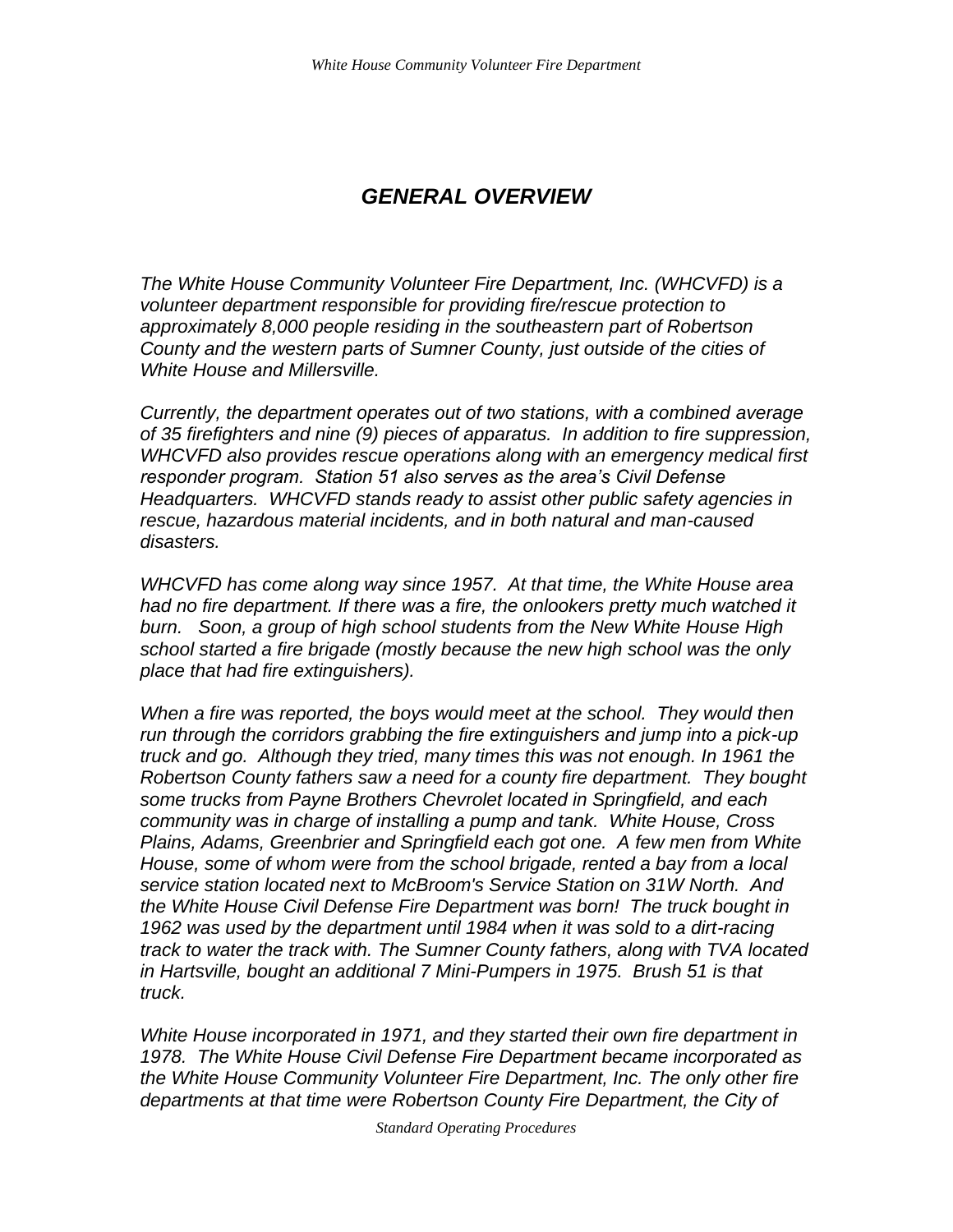*White House (which would not respond out of their city limits) and Goodlettsville Fire Department.* 

*In 1990 the department, under the leadership of Chief Randy Short, received a state grant of \$40,0000.00 to build a new fire station. In 1994 the department constructed its present location on Hwy 31w In White House, just 5 miles south of their first station location.* 

*On January 1st, 1997 the county fathers closed the Robertson County Fire Department and willing fire departments within the county were given contracts to cover areas. WHCVFD, along with Pleasant View, Robertson County Rescue Squad, Cross Plains, and Orlinda Fire Departments joined into the contract. However, a large area west of Greenbrier and Ridgetop was a long way from a fire station. WHCVFD department agreed to built a fire station for that area.* 

*In May 1998, Station 52 opened. Located on Betts Road between Highway 431 and Highway 41, Station 52 provides mutual aid to Greenbrier, Ridgetop and Pleasant View Fire Departments, as well as providing fire protection, medical response, and rescue operations to an area of their own.*

*In Auguast of 2016, We opened Station 53, Located at 4238 Highway 31w,Cross Plains, This Station house's Engine 53, And Provides Mutual Aid to Cross Plains,Orlinda,Cottontown,and Highland Fire Departments.*

*The rules, regulations, and procedures contained in this manual cannot provide a solution to every question or problem that may arise in an organization established to render emergency services. It is expected that this manual will be significantly comprehensive to cover in a general way the duties of the members and the procedures of WHCVFD.*

*These procedures are not designed, nor intended to, limit any member in the exercise of his or her judgment or initiative in taking the action a reasonable person would take in extraordinary situations. Much, by necessity, must be left to the discretion of the members.*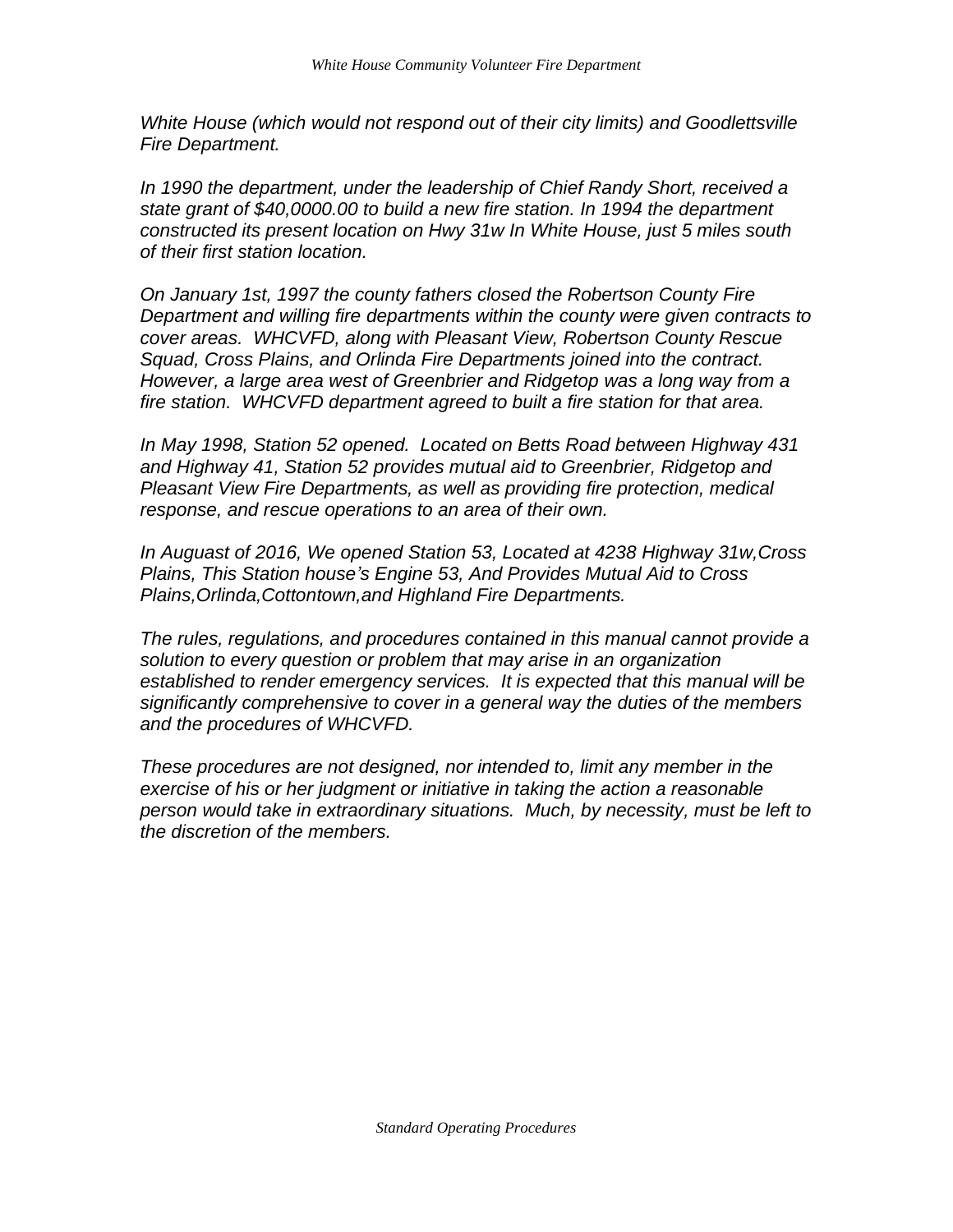### **Duties and Responsibilities of Volunteers with White House Community Fire Department.**

Volunteer Requirements

All volunteers with White House Community Fire Department will go before the Personnel Committee to be review and voted in to WHCVFD. The votes of the committee will depend on the following criteria:

- Physical Ability
- Driving Record
- Criminal History (Back Ground Check)
- Availability

Once the volunteer has been voted to join the department, quarterly reviews will be conducted based on the following:

ATTEND AT LEAST 2 BUSINESS MEETINGS ATTEND AT LEAST 50% OF TRAINING MEETINGS RESPOND TO 40% OF ALL CALLS YOU ARE TRAINED FOR. EXCEPTIONS WILL BE MADE BASED ON WORK SCHEDULES WORK A MINIMUM OF 24 HOURS AT THE HALL IN ADDITION TO MAKING CALLS. THIS CAN BE DONE IN ANY COMBINATION OF TIMES. COMPLETE BASIC FIRE FIGHTING COURSE DURING FIRST 12 MONTHS OF MEMBERSHIP. COMPLETE EXTRICATION COURSE DURING FIRST 18 MONTHS OF MEMBERSHIP. MAINTAIN CERTIFICATION IN ALL TRAINING. COMPLETE INCIDENT COMMAND AND HAZARDOUS MATERIALS FIRST RESPONDER IN FIRST 24 MONTHS OF MEMBERSHIP. SHOW UP AT ALL CALLS WITH FULL TURNOUT GEAR. PROVIDE CURRENT PHONE NUMBERS AND ADDRESS AS NECESSARY TO KEEP FIRE COMPANY NOTIFIED OF ANY MOVES. COMPLETE EVOC. SHOW PROOF OF CAR INSURANCE.

Failure to comply with the above requirements shall be addressed as follows: FIRST VIOLATION SHALL BE A WARNING SECOND VIOLATION WILL BE PLACED ON PROBATION UNTIL DEFICIENCY IS CORRECTED OR SIX MONTHS PASSES THIRD VIOLATION OR DEFICIENCY NOT CORRECTED IN SIX MONTHS MEMBER WILL BE BROUGHT BEFORE FULL MEMBERSHIP FOR VOTE ON DISMISSAL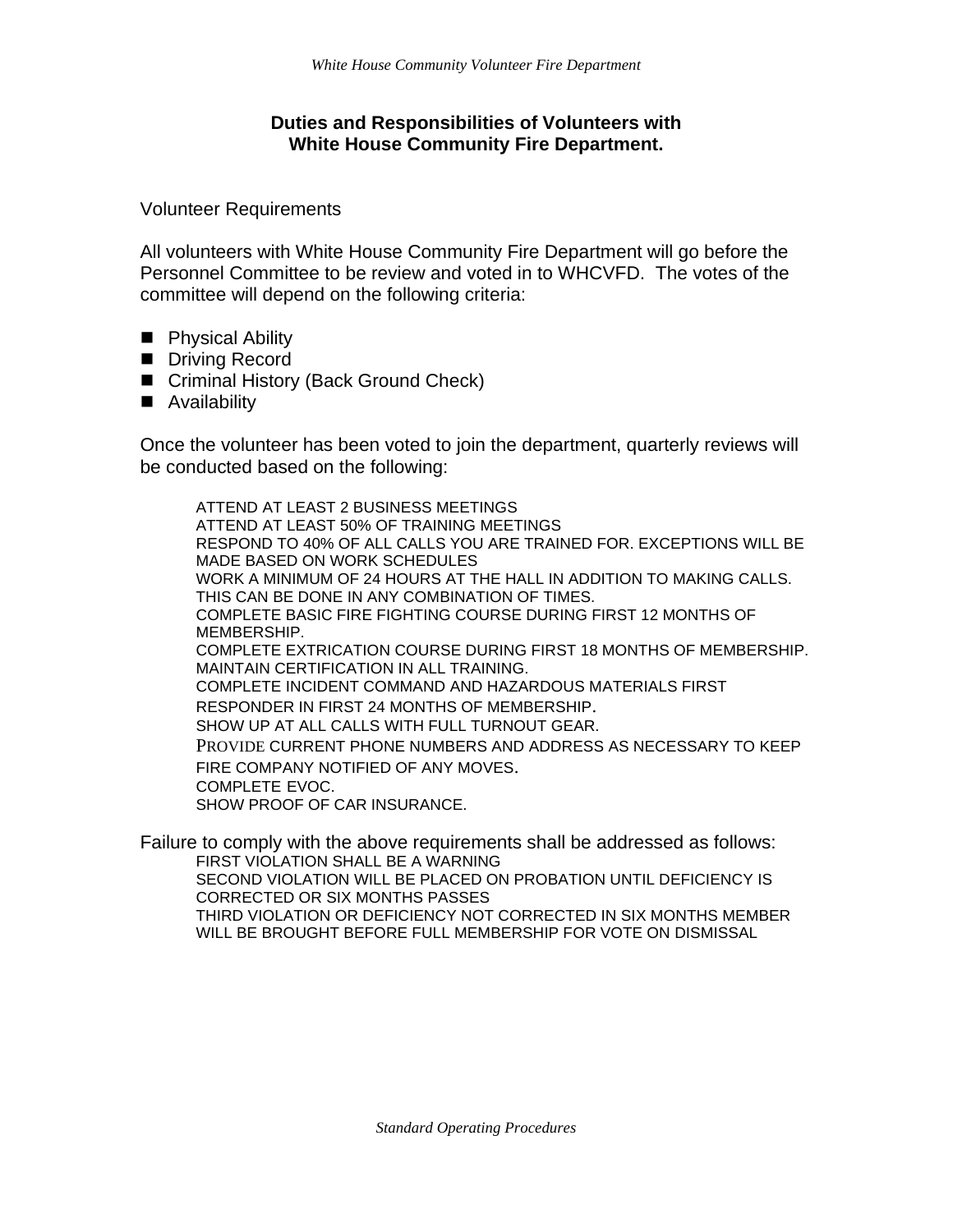# Reporting Structure/Chain of Command



# GENERAL DUTIES of OFFICERS

### **CHIEF**

The Chief of White House Community VFD is the Officer of the Corporation, responsible for the overall operations. This person oversees all other officers, commands all incident scenes (if necessary), maintains public relations, and chairs the following committees: finance, purchasing, board of directors, and all business meetings.

### **ASSISTANT CHIEF**

The Assistant Chief is the department Safety Officer. This person is responsible for inventory of equipment, maintenance of all equipment (both personal and apparatus), which includes testing of ladders, pumps, hoses, and hydrants. The Safety Officer also coordinates all training programs, is responsible for class improvement, and serves on the Board of Directors. In addition, this person is responsible for maintaining compliance with NFPA, ISO, OSHA, TOSHA, for submittal of all fire reports to state and local officials and other governing bodies that apply.

In the event the Chief is unavailable, this person will assume responsibilities of the Chief.

### **DISTRICT CHIEF**

The District Chief oversees daily operation of station. This person is responsible for upkeep of station and equipment, handles all station personnel problems, and maintains station files (runs, training, inventory etc.). This person is also responsible for seeing that all fire reports are properly filled out and submitted to assistant chief for review.

The District Chief reviews paperwork for new recruits, makes presentation to personnel committee, and outfits recruits with equipment after approval.

The District Chief also serves as the scene safety officer, serves on Board of Directors, is responsible for all requests for equipment and reports to the Assistant Chief.

*Standard Operating Procedures*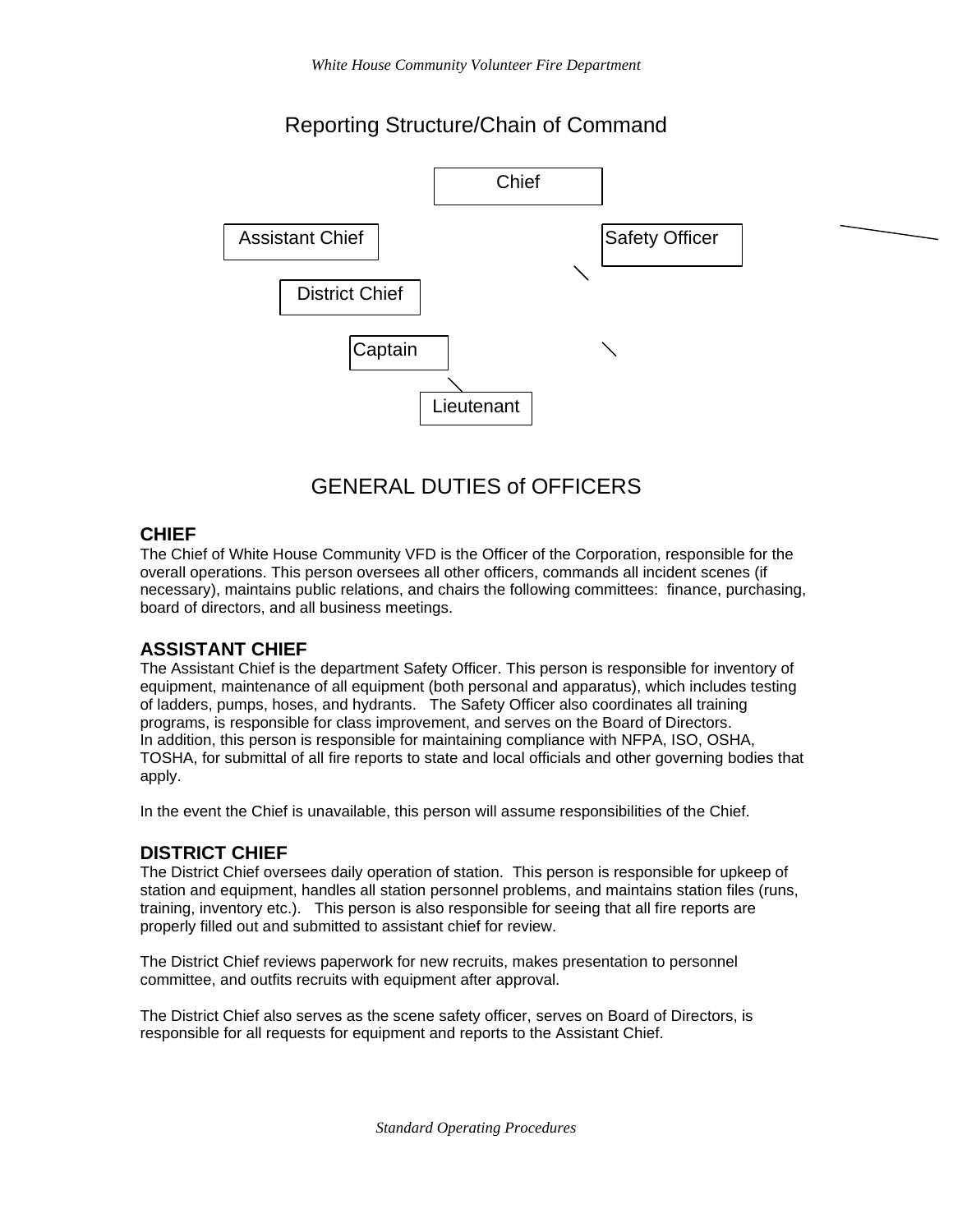## **CAPTAIN**

The Captain is responsible for fire scene operations, station training, and for command of all incidents unless relieved by one of the other chief officers. In addition, the Captain shall conduct all hydrant testing and maintenance, for hose testing and maintenance and reports findings to the Assistant Chief.

### **LIEUTENANT**

SAME RESPONSIBILITIES AS CAPTAIN

### **SECRETARY**

The Secretary performs administration functions for the department: takes minutes of all business meeting and prepares copies for the next meeting, handles all correspondence, and maintains personnel roster.

This person also serves as the Public Information Officer, and handles all press releases after Chief's approval.

### **TREASURER**

The Treasurer maintains all financial records, provides monthly reports at all business meetings and quarterly audits to membership. This person also pays all bills after authorized, arrange and provide for a CPA audit on annual basis, sees that all local, state and federal tax forms and reports are completed.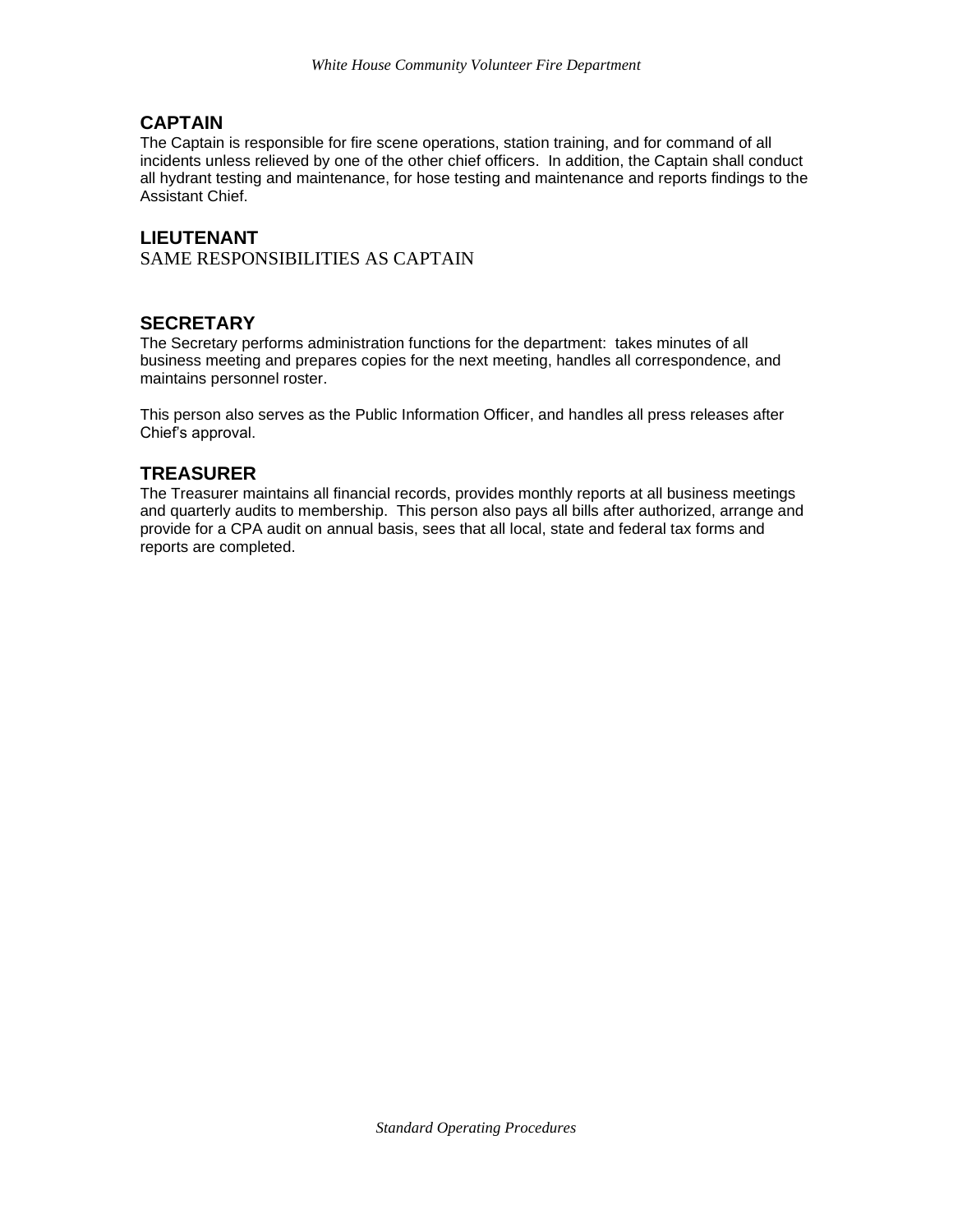# PERSONNEL PROTECTIVE CLOTHING

### 1. Introduction

NFPA 1971: Protective Clothing for Structure Firefighting. This standard establishes manufacturer requirements for coats, coveralls, trousers, and hoods to protect firefighters against "adverse environmental effects" during structural firefighting.

### 2. Purpose

To provide compliance with NFPA and OSHA requirements and familiarize all personnel with the proper clothing for the various emergency responses handled by this department.

#### 3. Policy

It shall be the Policy of White House Community Volunteer Fire Department, Inc. that all personnel be issued the following NFPA approved personnel protective clothing.

- A: Bunker Coat
- B: Bunker Pants and suspenders
- C: Boots
- D: Helmet
- E: Nomex Hood
- F: Gloves
- G: ID Tags

Such clothing shall be worn in all hazardous environments. The following environments are defined as hazardous:

- A: Heat
- B: Smoke
- C: Toxic Gases
- D: Radioactive Particles
- E: Oxygen Deficiency

An additional area requiring full turnout gear is the scene of extrication.

4. Compliance

Any member not properly attired will not be allowed to approach or enter any area deemed hazardous. It is the responsibility of all officers and personnel to enforce compliance. If any member fails to comply they must engage in only support roles outside of the hazardous environment and outside the action circle of extrication.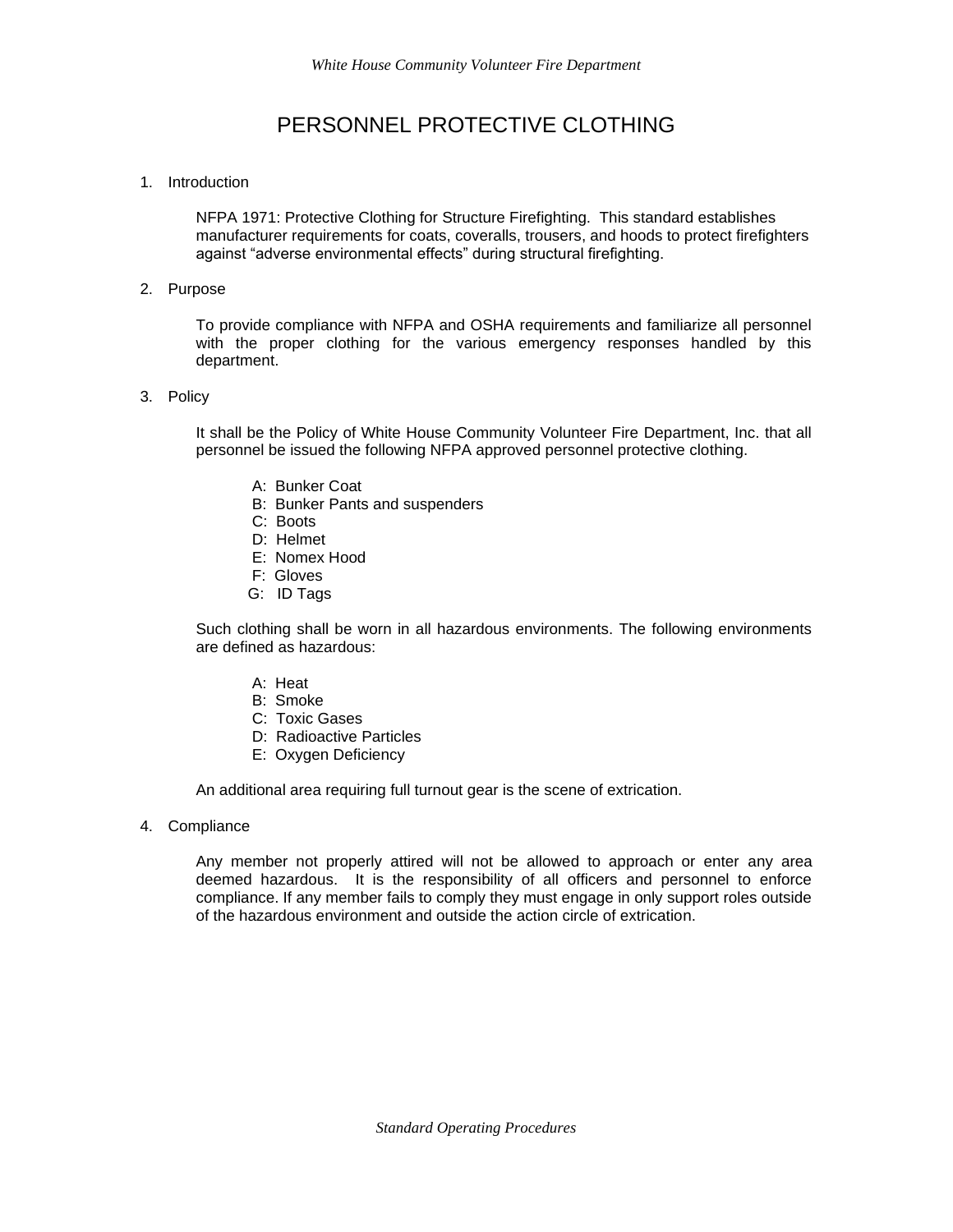# INCIDENT COMMAND SYSTEM

### 1. Introduction

NFPA 1561: Fire Department Incident Management System. The IC makes decisions regarding the tactical deployment of equipment and personnel. The IC is in charge, and fire department personnel will follow directions of the IC. The IC acts in a supervisory capacity, and in most cases, is not involved in a direct hands on dealing with the incident.

#### 2. Purpose

This standard establishes structure and coordination to the management of emergency incidents to help ensure the safety and health of fire department members. Requires adoption of an incident management system to manage all emergency incidents and training exercises, with written plans to anticipate incidents that require standardized procedures.

#### 3. Policy

Until an officer arrives on the scene, the pump operator has responsibility for incident command. Arriving officers will discern who has incident command, the status of the incident command, and will, as necessary, assume that command in an upward direction:

Pump Operator **Captain** District Chief Assistant Chief Chief

An officer may delegate his authority downward or may, with mutual consent, shift authority laterally. Radio progress reports should indicate changes in incident command identity and location. Always keep the pump operator aware of identity and location of incident command.

Department personnel arriving at the scene must check in immediately with the incident command for instructions. Assume that the incident command will be located near the main pumper truck. The pump operator will always know identity and location of the incident command.

Department personnel are not to leave a scene without advising the incident command. *(see personnel accountability)*

#### 4. Compliance

Department ID tags will be given to pump operator or IC upon arrival.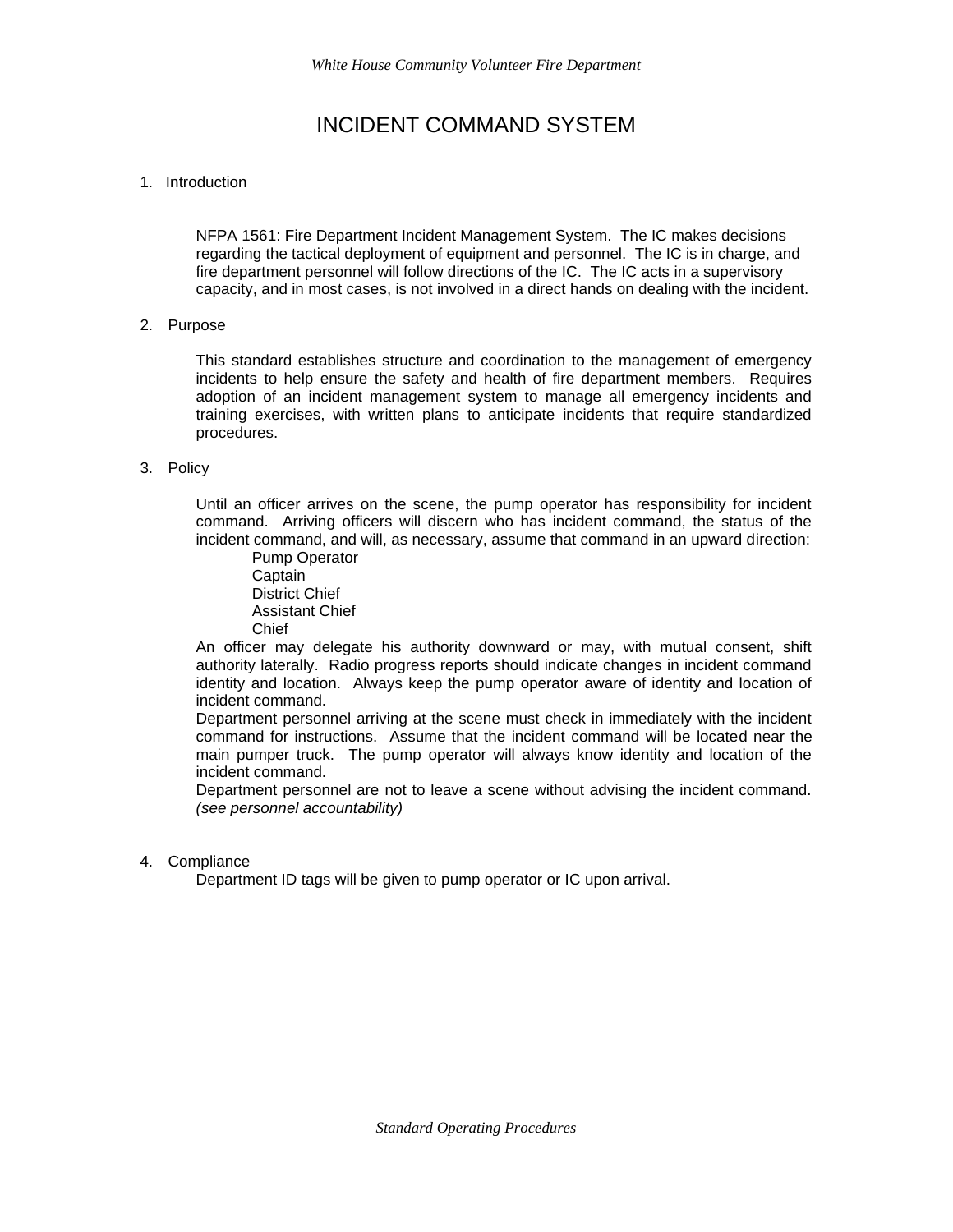# DISPATCHING

Both Station 51 and Station 52 of WHCVFD are dispatched from Robertson County Central Dispatch, located on Brown Street, Springfield, TN 37072. In the area WHCVFD serves, Robertson County Central will alert WHCVFD by sounding either the EMS tones or the Fire Department tones.

All personnel are to report directly to the station, unless authorized by the Chief or Assistant Chief *(see POV response)*. Those authorized to respond directly to the scene MUST have appropriate protective gear. An exception to responding personnel would be on Emergency Medical calls. The person that is closest to the call location may respond directly to said address, if that person is trained for medical assists.

# RADIO PROCEDURES

When responding to a call, it is imperative to remember the ABC's of radio communication:

A - Accuracy B – Brevity C – Clarity

All units en route to the station should identify themselves to alert the responding station who is available and en route for assistance. For example, "White House Unit 52-05 en route to the station." This will alert the station personnel if more units are available and if the engine should wait.

All responding apparatus will identify themselves as the unit. For example "Engine 51 responding to structure fire on Mt. Pleasant Road."

#### **General Radio Policy**

Radios and pager will be used for fire department business only. Tones should be sent off when the NOAH weather service has issued a weather warning such as a *tornado or thunderstorm* warnings for our area. Keep radio traffic to a minimum. If it does not need to be said, don't say it. Do not use law enforcement ten codes unless there is a reason not to send the information verbally.

Do not use profanity on the radio.

Do not make announcements during church hours on Sunday other than for emergencies

# RESPONDING TO CALLS

Robertson County

Depending on the nature of the call, the following apparatus will leave the station to respond: *You must be 21 years of age to drive Department vehicles unless authorized by an officer.* **Residential Fire (non-hydrated area)**

First Alarm

*Standard Operating Procedures* Engine 51; Driver, Officer, 3 Firefighters Tanker 51; Driver, Officer Engine 52; Driver, Officer, 3 Firefighters Tanker 52; Driver, Officer Squad /Service Company, 2 Firefighters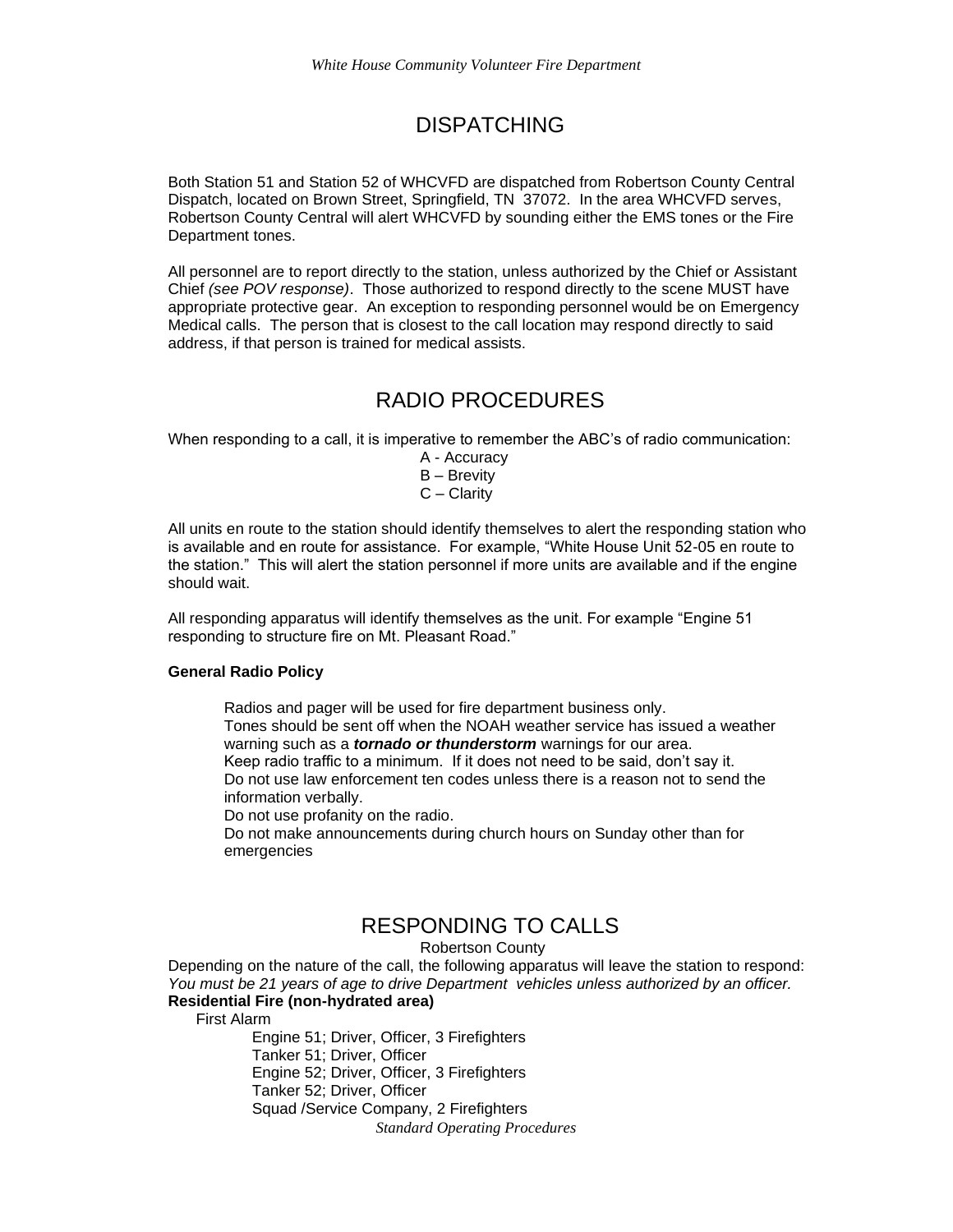Ambulance (standby) Automatic Aid Response on all Fires is 2 Additional Tankers Second Alarm Request for Mutual Aid, Tanker **Residential Fire (hydrated area)** First Alarm Engine 51or 52; Driver, Officer, 3 Firefighters Tanker 51or 52; Driver, Officer Squad 51 or 52; Service Company, 2 Firefighters Ambulance (standby) Automatic Aid Response on all Fires is 2 Additional Tankers Second Alarm Mutual Aid & Tanker **Commercial, Industrial, Apartment (non-hydrated)** First Alarm Engine 51; Driver, Officer, 3 Firefighters Tanker 51; Driver, Officer Engine 52; Driver, Officer, 3 Firefighters Tanker 52; Driver, Officer Ambulance (standby) Second Alarm Request for Mutual Aid Engine, Tanker **Commercial, Industrial, Apartment (hydrated)** First Alarm Engine 51; Driver, Officer, 3 Firefighters Tanker 51; Driver, Officer Engine 52; Driver, Officer, 3 Firefighters Tanker 52; Driver, Officer Both Squads Ambulance (standby) Automatic Aid Response on all Fires is 2 Additional Tankers Second Alarm Request for Mutual Aid Engine **Fire: Tree/Brush/Dumpster** Rescue 51/Engine 52 Tanker 51/52 **Traffic Accident/Vehicle Fire** Engine 52 Rescue 51 Ambulance **Medical** Engine 52 Rescue 51 Squad 52 Ambulance **Responding to a scene in a personnel vehicle (POV)**

When responding directly to an emergency in a private vehicle, the following procedures must be observed:

- 1. If responding with lights and sirens, road regulations MUST be followed. As a member of the WHCVFD, citizens will observe your actions.
- 2. Approach with extreme caution.
- 3. Park away from the emergency. DO NOT BLOCK TRAFFIC.
- 4. Report to the Incident Commander/Accountability Officer for assignment.
- 5. Must be on the department for 6 months and have an approved E.V.O.C class before you can run emergency or before being issued state fire tags.

*Standard Operating Procedures*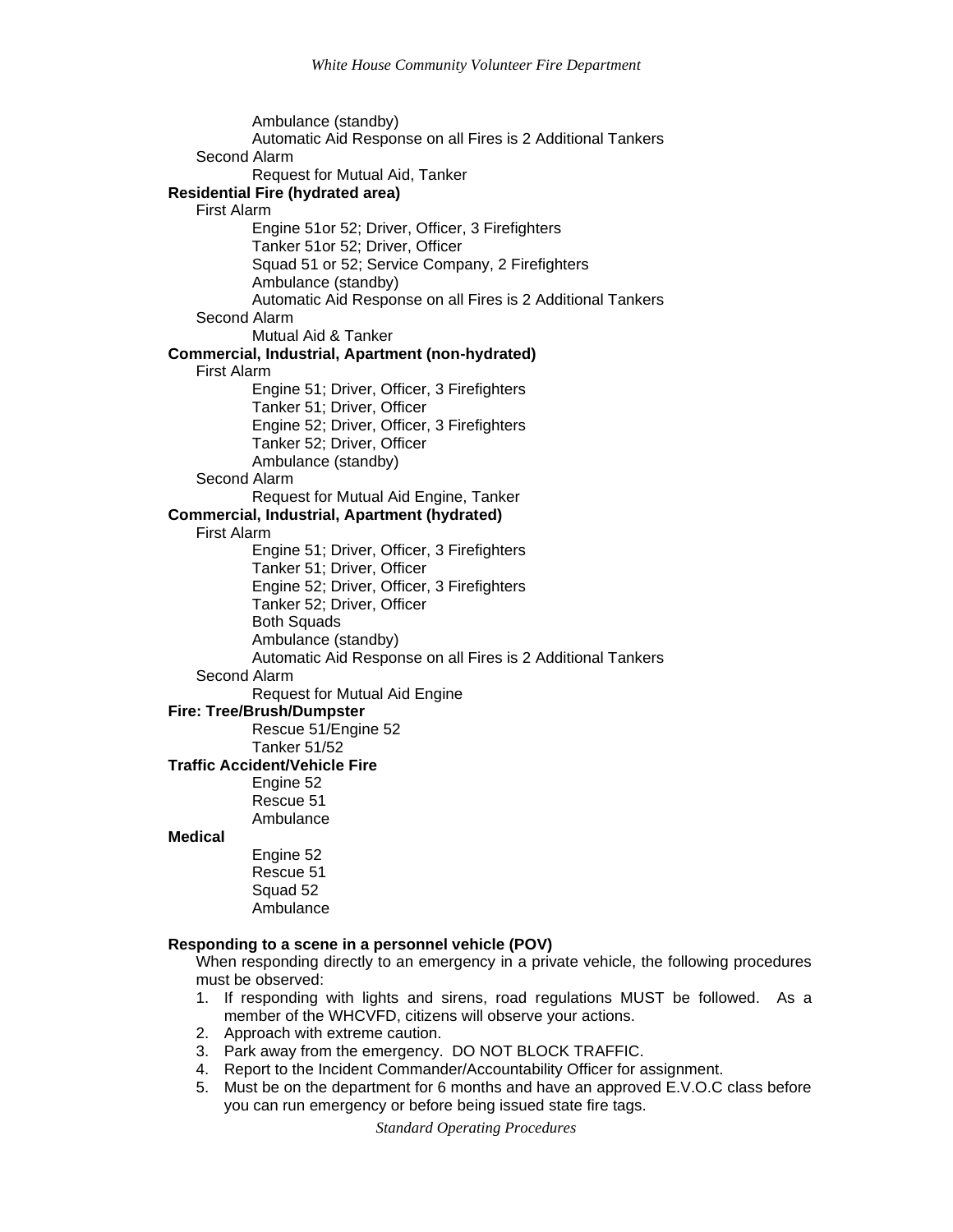# FIREGROUND OPERATIONS

### **General**

Operations at every fire will be carried out in the following order:

- 1. Rescue and elimination of any hazard to life
- 2. Protection of the exposure
- 3. Containment of the fire
- 4. Overhaul and fire cause determination.

### **Structure Fires**

First alarm assignments to any structure fire I all WHCVFD units, 1 Medic unit and the next closest tanker (mutual aid). This should ensure adequate pump capacity and manpower for most structures in the district. The first arriving officer will make a size up of the situation then call for additional alarms or cancel any or all-responding units.

### **Apparatus Placement**

The first arriving engine is known as the *Attack Pumper*; second pumper is known as the *Support Pumper*, the third pumper is the S*upply Pumper*. The placement and role of these engines and the squad unit and the tankers are discussed in the following sections:

### **Attack Pumper**

The Attack Pumper has the responsibility to initiate rescue and fire control operations. The attack engine will be located near the involved structure, but not close enough to endanger the apparatus. Pre-connected hand lines from this pumper will be used during the initial attack. Additional attack lines will be laid from this pumper as needed. The second in engine will be used to supply water to the Attack Pumper by laying a 2 ½ " or 3" supply line between the Attack Pumper and the Support Pumper. If mutual aid is called, this engine will be the support engine. Water supply to the attack pumper will be first from the booster tank, then from the portable folding tank from the Attack Pumper.

#### **Support Pumper**

The Support Pumper has the responsibility to supply water and manpower to the attack crew. The Support Pumper will reverse lay a  $2\frac{1}{2}$ " or 3" supply line from the attack pumper to a hydrant or a location on the side of the road suitable for a tanker unloading site. If the support pumper is connected to a hydrant with adequate flow to meet the supply requirements of the fire, the fire ground commander will redirect the water supply pumper to the fire scene or cancel it if it is not needed. The fire ground commander may also cancel any unneeded tankers. If a suitable hydrant is not available, a portable tank from the second and third in tankers will be set up at the site to receive water from the incoming tankers. The Support Pumper will draft from these tanks and pump the water to the attack pumper. Personnel from the support company that are not needed for water supply will report to the fire ground commander. The company officer from the support engine will be designated as the water supply officer.

#### **Water Supply Pumper**

The Water Supply Unit will be dispatched to the nearest water supply unit and has the responsibility of filling the tankers. Upon arrival, the water unit company will prepare to draft from the point (?) and lay two 3" fill lines to the loading points. Incoming tankers will be filled one at a time, but a second fill lines will be attached to the next tanker in line, and charged when the first tanker is filled. If the water point is a hydrant that will not flow the capacity of the pump, water in the booster tank will be used to augment the hydrant flow. The booster tank will be refilled with the hydrant while waiting for the next tanker. The officer of the third in engine will act as the Water Supply Officer.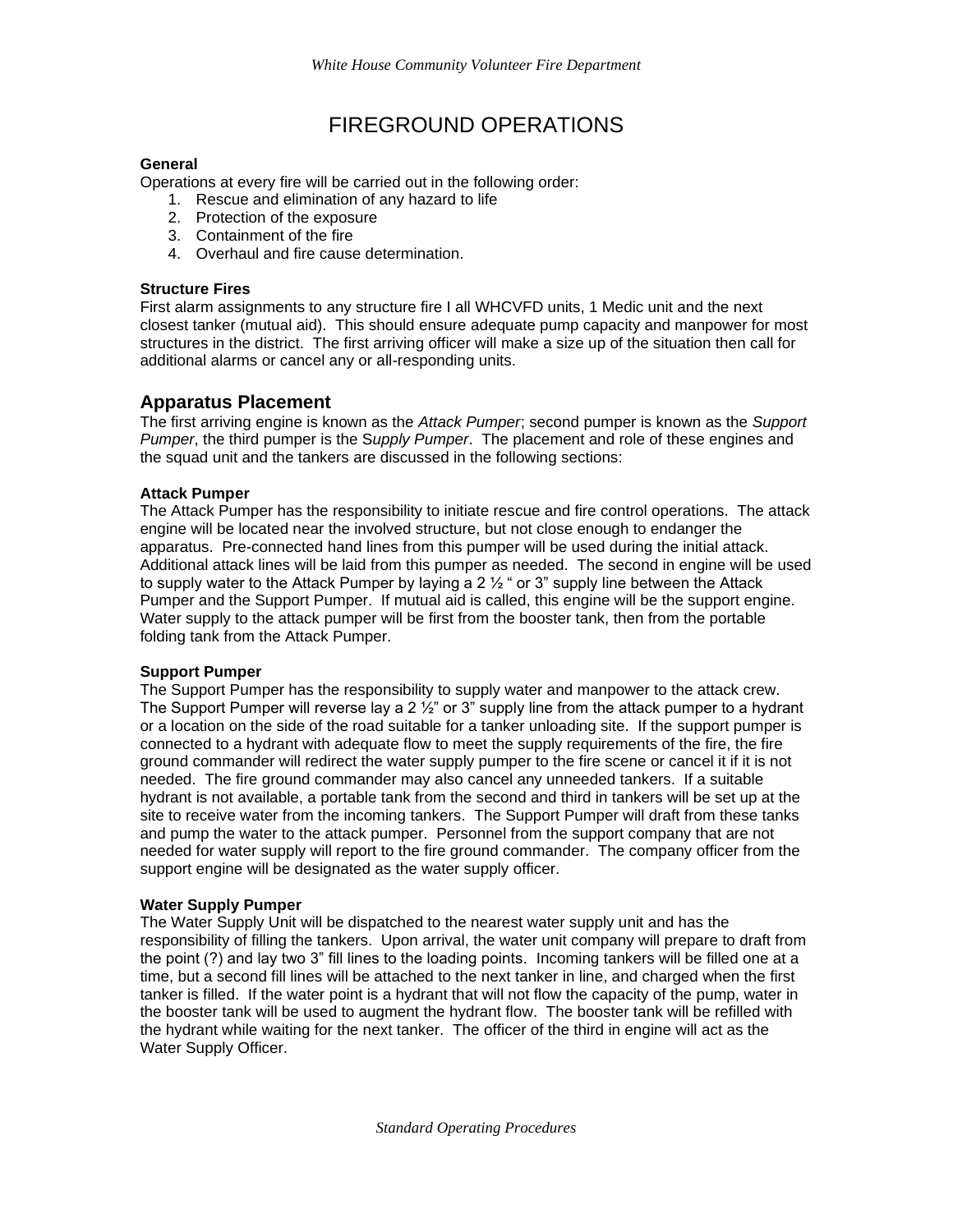### **Squad/Rescue Company**

The Squad will respond to all structure fires and perform needed truck company functions. Typical assignments include rescue, ventilation, lighting and salvage. Upon arrival at the scene, the rescue truck will be positioned as close to the involved structure as possible without being in danger or on the way of the attack or support company.

### **Tankers**

Tankers responding to the structure fires have the responsibility of providing portable tanks and delivering water from the water supply point to the fire ground. The first-in tanker will set up its portable folding dump tank adjacent to the support pumper. It will dump the water load into this tank and proceed to the designated water supply point to fill up.

The second tanker will dump its load into the portable tank then proceed to the fill site. The third tanker will set up its portable tank adjacent to the first portable tank and dump its water then proceed to the fill up site. The supply pumper will install a 6' hard suction hose between the two folding tanks and install a Jet-Siphon<sup>®</sup> to keep the first tank full at all times. This operation will continue until the fire ground Officer advises to break down.

### **Structure Fire Attack**

**First Firefighter on scene** of a fire will act as a fire ground commander until relieved. The first action is to size-up the situation, ascertaining first if there is a hazard to life; then finding the extent and the location of the fire. A plan of attack will then be planned based on the scene size up. If the first person on the scene is the driver of the first-in engine, he will perform the abovementioned tasks before returning to the engine to give instructions to the arriving firefighters. If it is a working structure fire, the **second and third arriving firefighters** will don breathing apparatus in addition to their complete turn-out gear while the **forth and fifth arriving firefighters** stretch a 1¾" or 2½" attack line to the point of access into the structure or as designated by the fire ground commander. The first and second firefighters will take charge of the attack line as directed by the fire ground commander.

As more firefighters arrive, additional lines are laid. Anytime a 1¼" line is used, a second 1¾" line will be laid to the entrance to the structure to back up the first line. If two 1  $\frac{3}{4}$ " lines are used, a 2  $\frac{1}{2}$ " line will be used to back the attack lines.

In no case will a working fire be attacked with less than 1  $\frac{1}{2}$ " line flowing a minimum of 100 gallons per minute.

In no case will a firefighter enter a burning structure without being properly protected with the following: bunker pants, bunker jacket, gloves, boots, Nomex hood, helmet, and SCBA as defined in NFPA 1900 when the equipment was purchased.

The first office officer on the scene should set up a incident command post in the front of the involved structure. Close enough to get a good sight of the structure and operations but far enough away as to not interfere with fire ground operations, and to be within any hazards such as smoke, power lines, etc. The command post side of the structure will be know as side one, going clockwise around the building numbering all sides. In larger structures, side three (rear of the building) may need an additional officer stationed to keep the command post advised of all conditions.



Incident Command Post – Side 1



*Standard Operating Procedures*